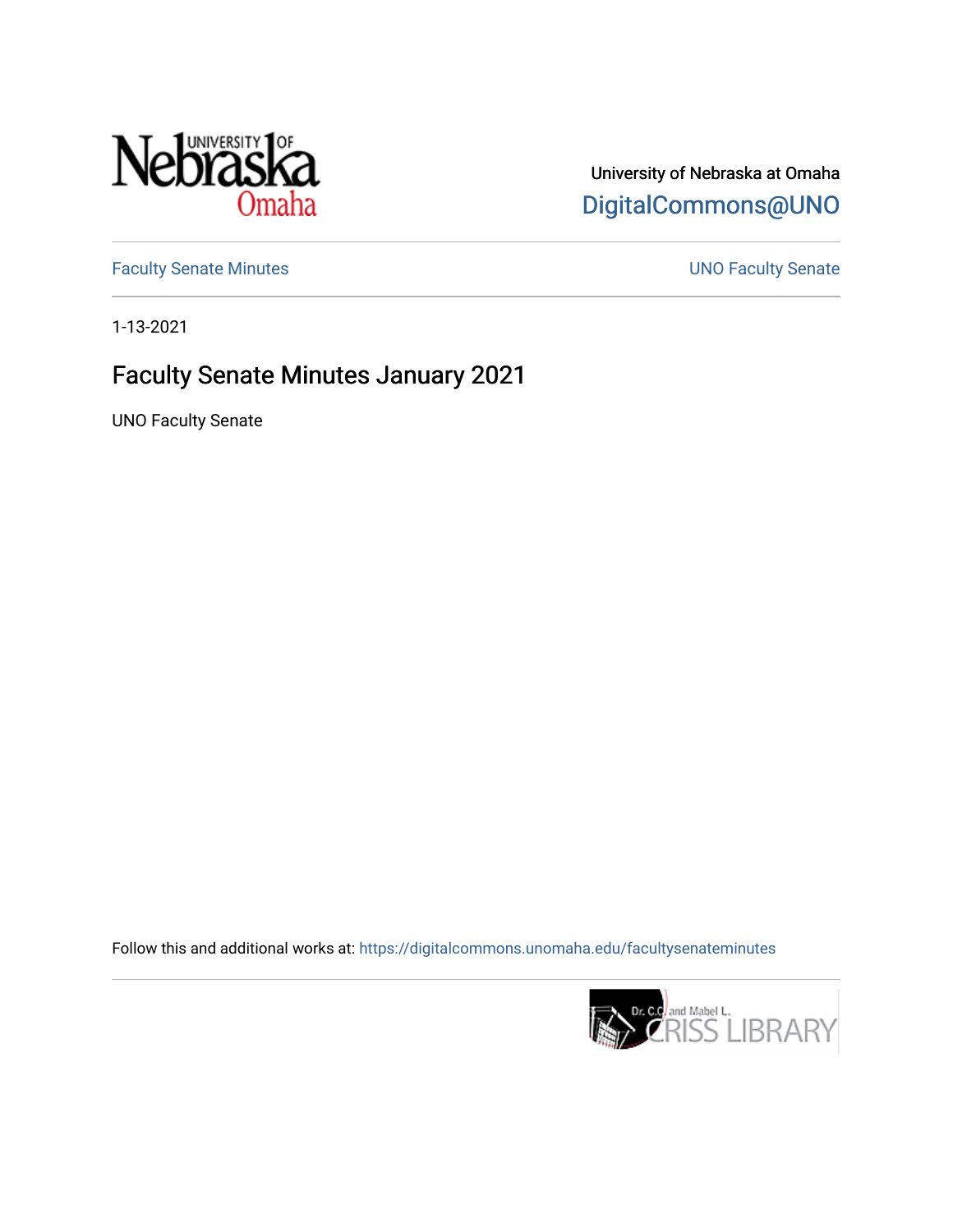

#### **2020-2021 Faculty Senate Minutes Wednesday, January 13, 2021 Zoom**

**Guest Speaker:** Dr. Deb Smith-Howell to talk about the strategic plan

- **I. Official Call to Order** at President Ostler 2:13 p.m.
- **II. The Minutes** of November 11, 2020 and December 9, 2020 were approved as submitted.

#### **III.Officers' Reports**

#### **A. President's Report:** Senator Ostler

- **1.** The Pandemic Recovery Acceleration Model (PRAM) Indices developed by UNMC: https://www.unmc.edu/healthsecurity/covid-19/PRAM.html remains a great way to stay informed about various Pandemic related trends. Over the past semester, many of the University's operational/academic decisions have been based on the trends communicated within the PRAM app and we are hoping to expand the use of this tool to communicate with our Students, Staff and Faculty over the next few months, particularly as the vaccines roll out. As of now, several experts suggest another upswing in infections, etc. based on holiday gatherings, and we urge you to be informed so you can answer questions for your students and beyond. There are quite a lot of emails coming in these days about when different factions of our university family can expect to receive vaccinations. There is no definitive word yet, but I will keep you posted as I become informed.
- **2.** Academic Calendar Considerations: The Academic and Curricular Affairs Committee will be sharing the results of a Calendar Survey that gathered dispositions on the possibility of a J-term. Discussions on a unified system-wide calendar have been underway and the system seems to be favoring the possibility of a J-term or equivalent on all campuses. Given the increasing possibility, it is perhaps time for you and your respective departments and colleges to be ready to consider offerings suited for a possible J-term. The data we have collected to date only provides information as to whether faculty believe a J-term is feasible/appropriate. Our survey, combined with a Student Government survey are both suggesting positive responses to this academic calendar addition. Please note that nothing has been decided at this point, but because nothing has been done like this a UNO, AA will be looking for innovative experiential and academic coursework that will help recruit and retain students. We do not have coursework in place nor a clear vision of what we hope to achieve beyond simply offering more courses. I would like all of you to consider how Faculty Senate may contribute to this process if J-term becomes a reality.
- **3.** Chancellor's Search Update: The search for our next Chancellor is underway. I know many of you are curious about the process but one of the primary issues is to ensure anonymity of the applicants so at this point, we are being careful with the process. The updates I can provide at this point are as follows:
	- **a.** The UNO Chancellor Search officially kicked off on October 22, 2020
	- **b.** Towards the end of the fall semester, the Search Advisory Committee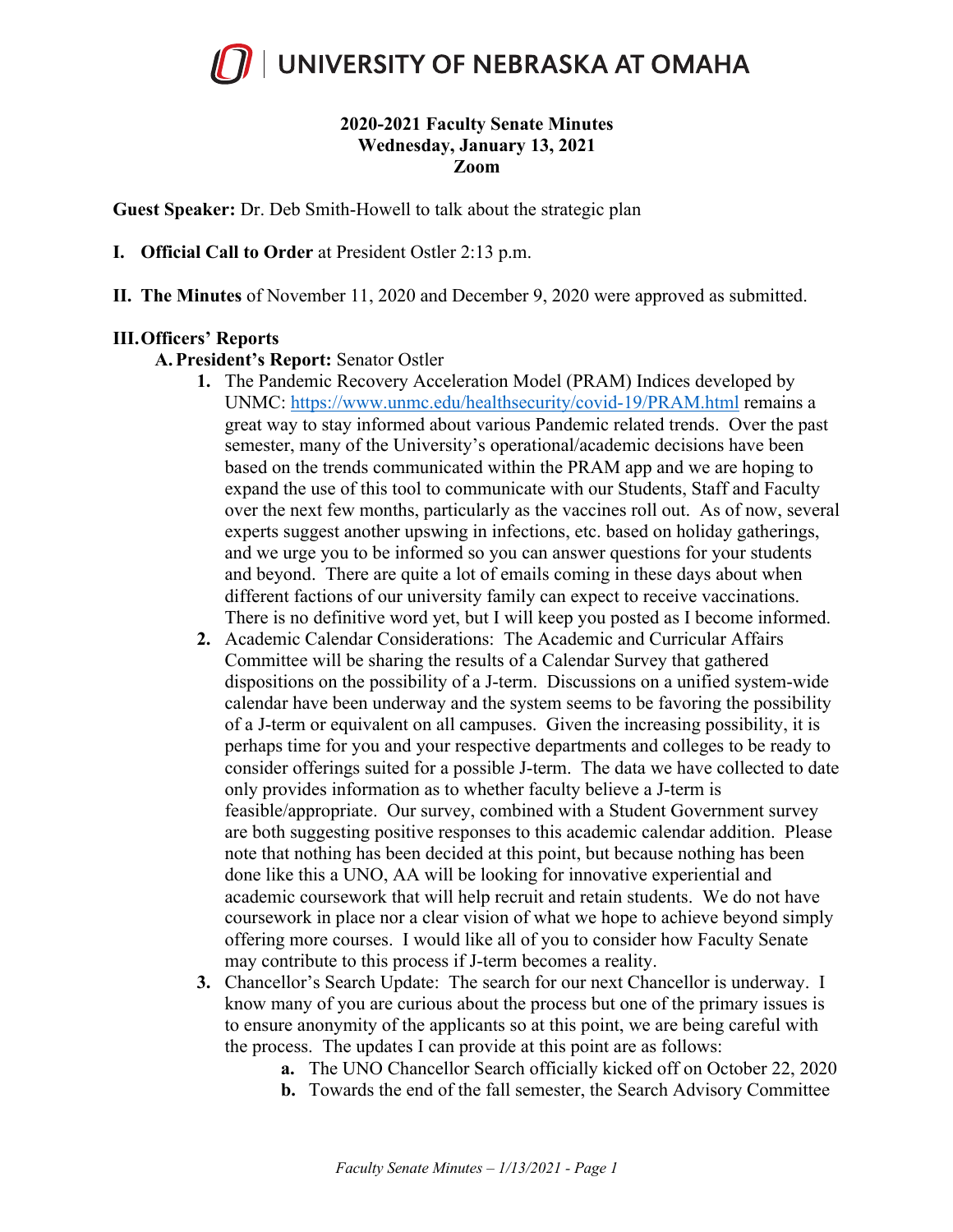in partnership with AGB Search worked diligently to collect feedback through eight listening sessions for students, staff, faculty, donors, community partners, and members of the public.

- **c.** President Carter added an additional faculty member to the Committee, Dr. Mark Foxall
- **d.** The Committee adopted the **Leadership Profile**, which is available at: Nebraska.edu/uno-chancellor-search. The Leadership Profile emphasizes ten **Core Leadership Pillars** or absolute "must haves" in our next Chancellor. The Pillars are the foundation on which the Committee will build its assessment and interview questions. The Pillars are:
	- **1.** Proven Leader
	- **2.** Commitment to the Advancement of Diversity, Equity, and Inclusion
	- **3.** Understanding of and/or Experience with a Metropolitan University that Emphasizes Research and Creative Activity
	- **4.** Prioritizes Higher Education, Academic and Research Excellence
	- **5.** Strategic Thinker
	- **6.** Experienced Fundraiser
	- **7.** Commitment to Community Engagement
	- **8.** Values Student Engagement
	- **9.** Student Centered
	- **10.** Inclusive Shared Governance
- **e.** AGB Search is accepting nominations and applications via email at **UNOChancellor@agbsearch.com**. The UNO community is also encouraged to refer potential candidates to our search partners Dr. Sally Mason at sally.mason@agbsearch.com or Dr. Garry Owens at garry.owens@agbsearch.com
- **f.** We are encouraging applicants to submit their materials by our **target date** of January 29, 2021. Following the target date, the Committee will review application materials

# **B. Secretary's Report on EO&A Meeting:** Senator Surface

- **1.** Deb Smith- Howell reported that at the first session of the Strategic Planning session, there were 190 participants. She was pleased with the groups' interaction, and the informal feedback to the session was positive. Deb will be present at our January Faculty Senate meeting to talk about the action steps and plans.
- **2.** Dr. Gold shared that the first shipment of COVID-19 vaccines was shipped to Nebraska, and vaccinations are being given to frontline healthcare workers. He indicates that campus vaccinations may begin at UNO as early as late January to early March. He was very clear that no safety protocols will change following the vaccine.
- **3.** Dr. Gold reported that the new University bylaws approved by Faculty Senate had not been approved by the President's Council, University Council, and President Carter. The language is continuing to be reviewed.
- **4.** Dr. Gold reported that the Board of Regents amended the bylaws to allow digital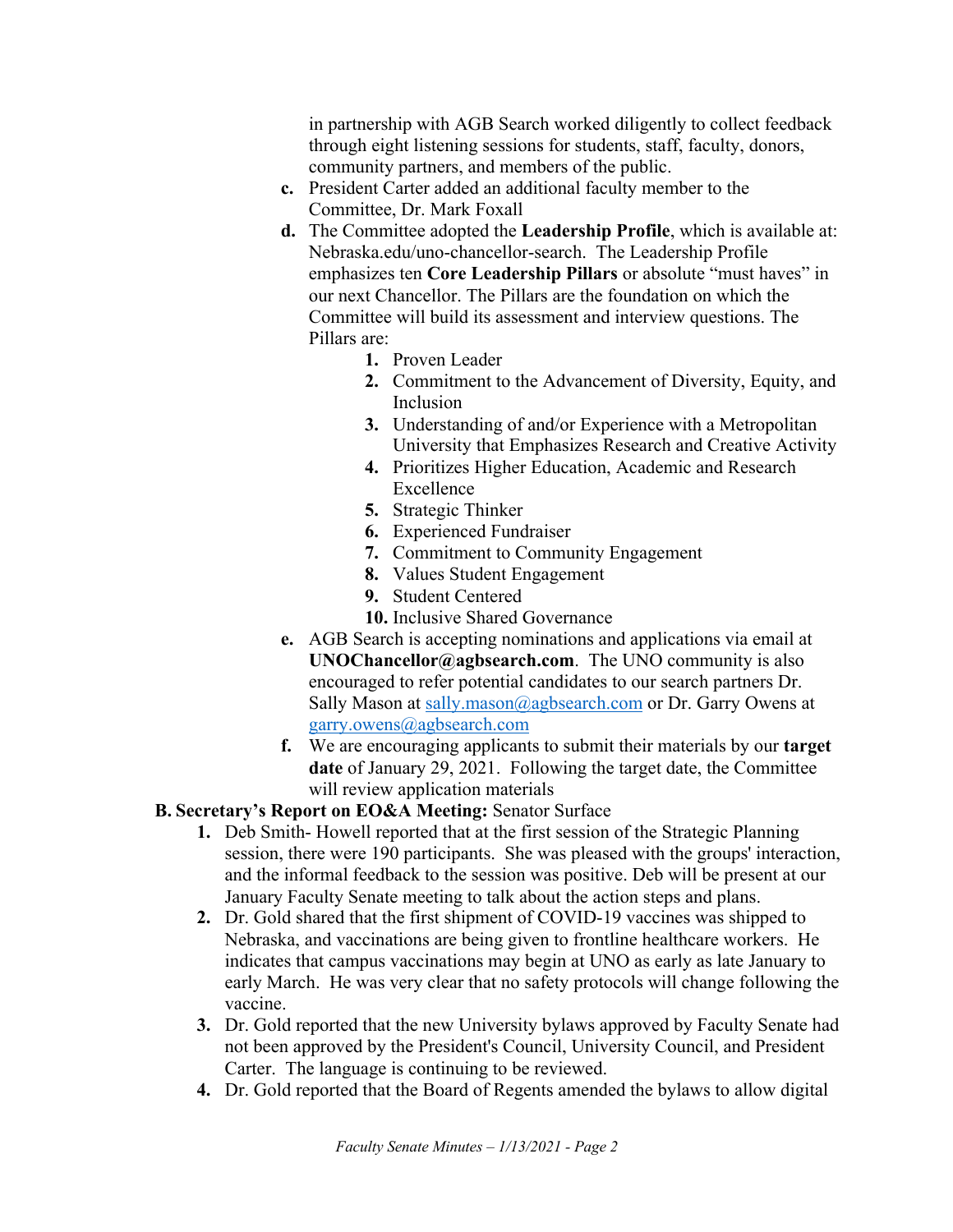approval at meetings. Doing so relieves the pressure on unanimous written consent.

- **5.** President Ostler shared that Student Senate and Faculty Senate are currently working on a hate and bias statement for course syllabi. The work should be completed later this spring with joint resolutions in March or April.
- **6.** Senator Wessling reported on the J term calendar work her committee has been doing with the student government. The committee will make a formal resolution at the January meeting of the executive council.
- **7.** Doug Ewald shared information on the new LMS system "Bridges". This program will be used to onboard new employees with campus training and send reminders to current employees when they need to update their training.
- **8.** Cathy Pettid reported that mandatory COVID-19 testing would be taking place within residence halls in January. Doing so will allow guest privileges on campus to return. The policy will be reviewed frequently.

| Res.# | Date<br><b>Senate</b><br><b>Passed</b> | <b>Title</b>            | <b>Admin</b><br>Accept | <b>Sent for</b><br><b>Senate</b><br><b>Action</b> | Denied/<br>Deferred/<br>In Progress | Final<br><b>Action/Resolved</b> |
|-------|----------------------------------------|-------------------------|------------------------|---------------------------------------------------|-------------------------------------|---------------------------------|
| 4423  | 11/11/20                               | <b>BoR Bylaw Change</b> |                        |                                                   |                                     | Resolved                        |

# **IV.Standing Committee Reports**

**A. Committee on Academic and Curricular Affairs:** Senator Wessling

- **1.** Attended a zoom meeting with President Ostler, Secretary/Treasurer Surface, and SGVP Vanessa Chavez Jurado. Vanessa summarized SG's goal and discuss the next steps to include a possible statement on all UNO Syllabi that would make more immediately available the UNO resources and services that address issues of Hate and Bias. Members of our committee agreed to work with SG on their proposal during the spring semester 2021.
- **2.** Wrote faculty J-term survey report (Attachment 2)
- **3.** Wrote the following resolution:

**WHEREAS**: Summer 2020, results of a UNO Faculty Calendar Climate Survey showed a substantial interest in investigating a January term, J-term, with the caveat that certain questions be address so that a more informed decision could be made to explore the possibility of a J-term in spring 2022. **WHEREAS**: Academic & Curricular Affairs Committee, ACAC, solicited faculty primary questions and concerns regarding the creation of a J-Term and the modified calendar with respect to the J-Term which were answered by SVC Sache Kopp, Dr. Sarah Edwards, and Student Government President Jabin Moore. FAQ document was emailed to all faculty Nov 11, 2020. **WHEREAS**: One of the primary questions raised by faculty regarding a modified calendar with respect to a J-term was whether it would be favored by students. Summer 2020, the UNO Student Government surveyed the student body. Based on the responses Student Government recommended the establishment of a J-term, highlighting the potential benefits to students by expanding academic offerings.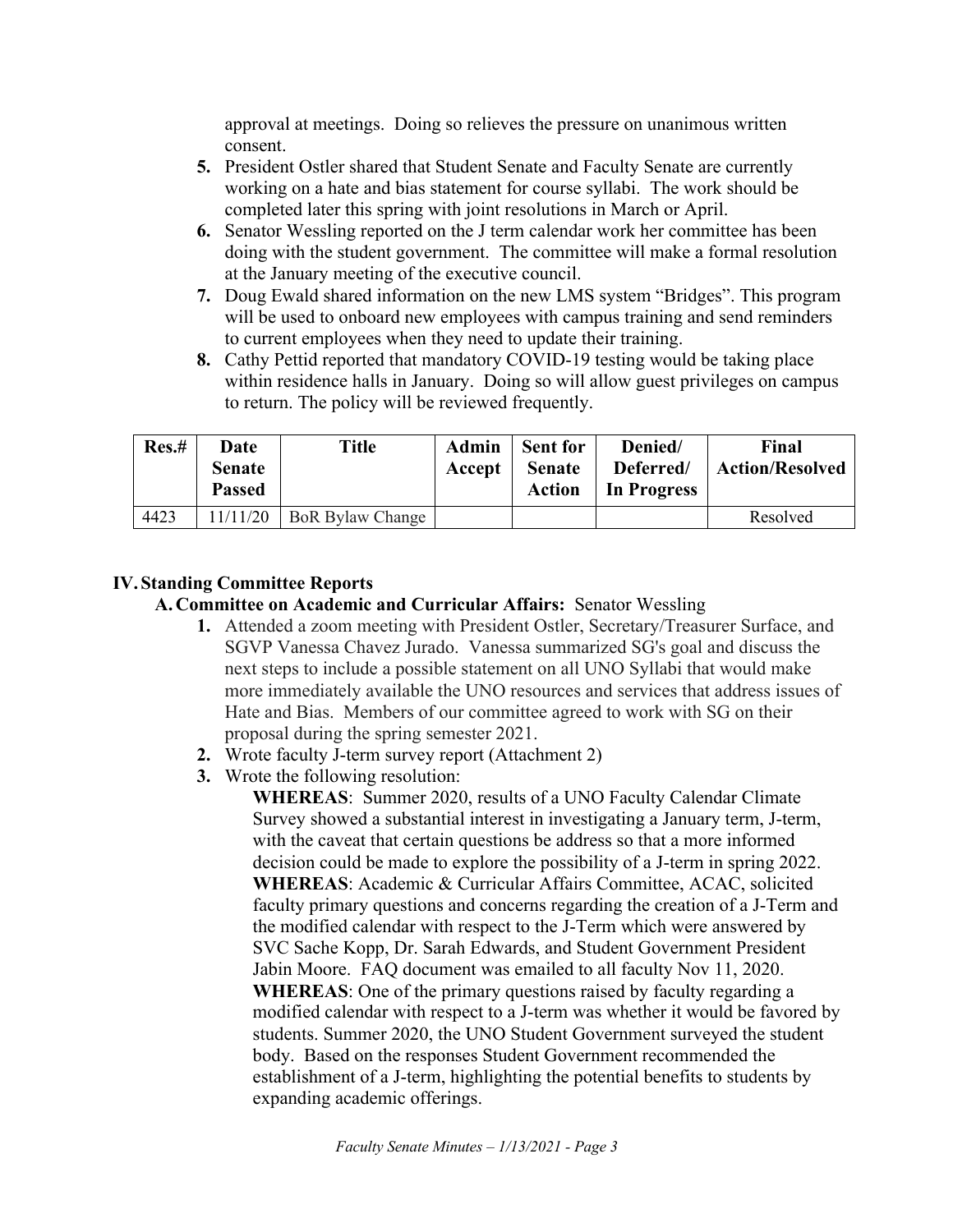**WHEREAS**: Contract obligations with respect to a modified calendar, compensation for J-term instruction, breaks/holiday concessions, and academic course preparation will be outlined in detail and included in Collective Bargaining to address faculty concerns.

**WHEREAS**: ACAC administered a second Faculty Survey at the end of Fall 2020 to ascertain faculty support of the creation of a J-term. Results showed 58.28 % of the 290 faculty responses are in favor of including a J-term as an optional teaching opportunity for faculty.

**WHEREAS:** Results of the Fall 2020 Faculty Survey also showed that some faculty support of the J-term is subject to department/college leadership concerns, pedagogical concerns, and effects of proposed calendar modifications.

**BE IT RESOLVED**: That the Faculty Senate of the University of Nebraska at Omaha recommends the consideration of a J-term and the necessary adjustments to the academic calendar to accommodate it under the following parameters:

- Teaching in the J-term is optional and subject to the same compensation rate as summer teaching
- Each academic unit may offer courses in the J-term they deem to be most appropriate for that format, subject to availability of teaching and other resources to insure a high level of rigor and sound pedagogical practices.
- The relevant university, college and unit-level policies governing the offering, teaching, and cancellation of summer courses will apply to the J-term.
- Individual faculty teaching in the J-term will have flexibility to schedule the meeting times within the 3-week period, as long as the section meets the total minimum number of contact hours required for the number of credit hours.
- Students will be properly advised about the necessary time commitment needed to successfully complete a course in the Jterm that is normally offered in a 16-week semester.
- Adjustments made to the academic calendar will be done in a manner that keeps the mental health and well-being of faculty and students paramount, including but not limited to recognition of holidays like Martin Luther King Day, a full week of Spring Break, adequate time between J-Term, Spring Semester, Summer Sessions and Fall Semester for grading and posting of final exams and course grades, etc.
- Any shortening of the number of weeks of fall, spring, or summer sessions, will not result in a decrease in the number of contact hours for those semesters and sessions.

*Senator Wessling made a motion to approve Resolution 4424. No objections were made and the motion passed.*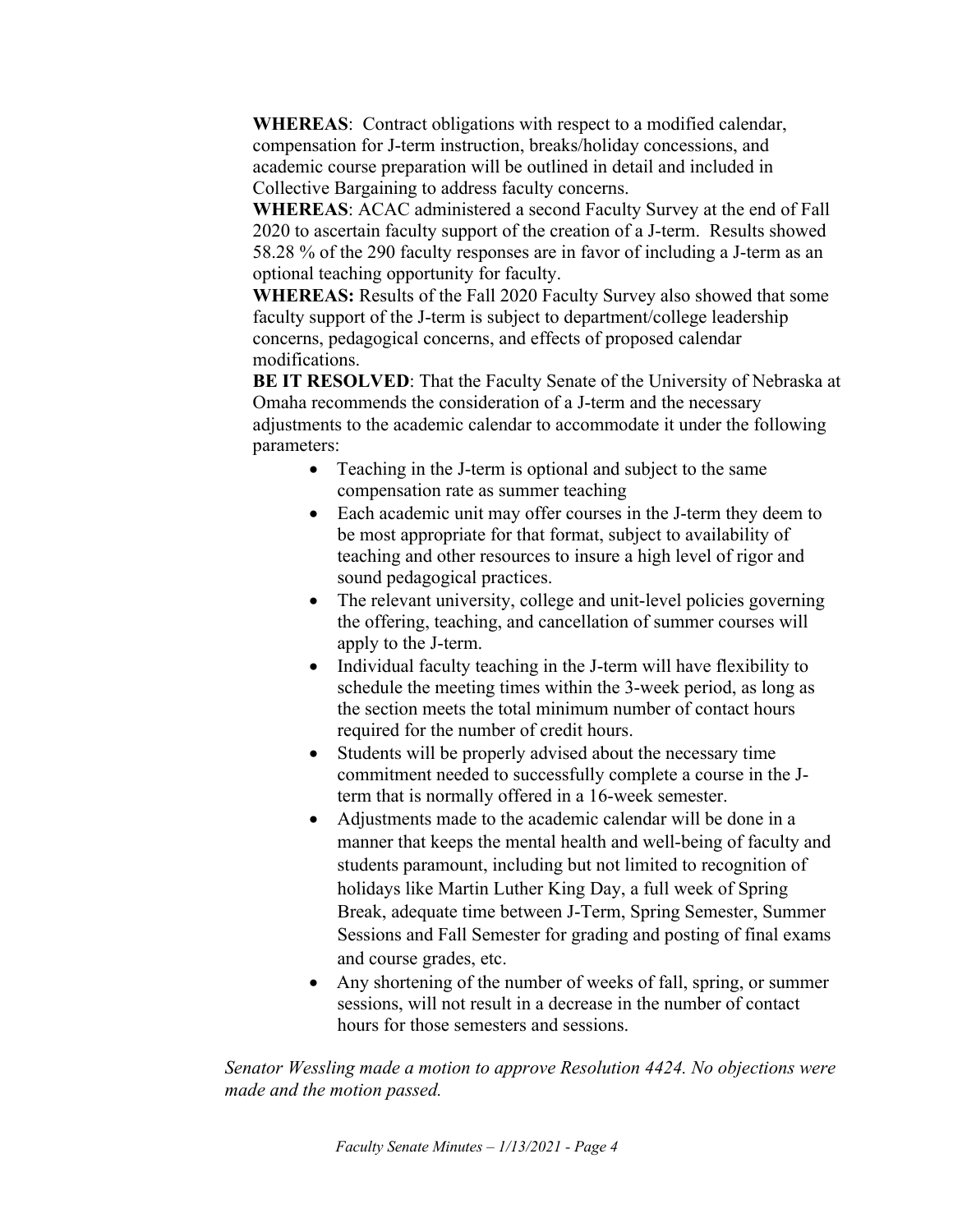#### **B. Committee on Educational Resources & Services:** Senator Stacy

**1.** No meeting; no report

*Senator Stacy has stepped down as chair of the committee. Senator Vnuk is the new chair of the committee.*

# **C. Faculty Personnel & Welfare Committee:** Senator Garcia

**1.** No meeting; no report

# **D. Committee on Goals and Directions:** Senator Schulz

**1.** No meeting; no report

# **E. Professional Development:** Senator Rech

- **1.** Discussion of UNO childcare & emergency childcare
	- **a.** Current childcare facility is likely not able to accommodate emergency care (budget & size limitations)
	- **b.** Possible connections with new Early Childcare Center through College of Education?
	- **c.** Can UNO have budget available to support emergency childcare for faculty/staff?
	- **d.** Consultation with SAC members would be advisable
- **2.** Follow up on renovations to DSC?
	- **a.** Goals & Directions committee was given this item at a previous meeting requesting additional information
	- **b.** Senator Krasnoslobodtsev would like to engage in these discussions
- **3.** Maternity leave policies
	- **a.** There is a dramatic difference between how colleges and departments are handling maternity leave for faculty.
	- **b.** Faculty member has had numerous conversations with the Obmudsperson and Academic Affairs. No definitive answer was available on the specific details of maternity leave.
	- **c.** Follow up with administration should occur regarding maternity leave.

# **F. Committee on Committees:** Senator Anderson

**1.** No meeting; no report

#### **V. New Business**

# **A. New Business**

**1.** Annual review of Faculty Performance

# **Adjourned at 2:59 p.m.**